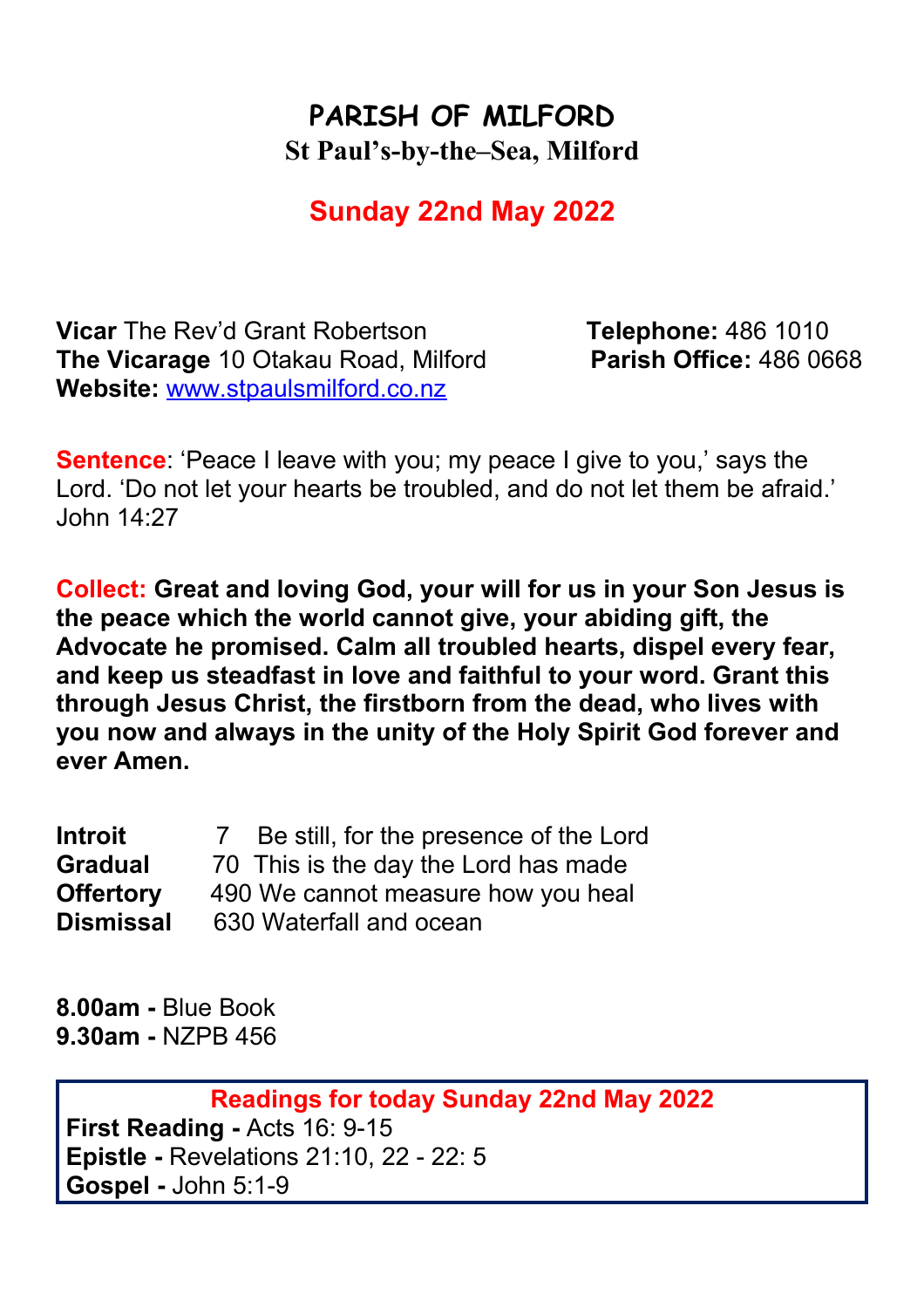**Readers -** 8.00am - To be advised **Readers -** 9.30am - Patrick and Liz

#### **Acts 16: 9-15**

During the night Paul had a vision: there stood a man of Macedonia pleading with him and saying, "Come over to Macedonia and help us." When he had seen the vision, we immediately tried to cross over to Macedonia, being convinced that God had called us to proclaim the good news to them. We therefore set sail from Troas and took a straight course to Samothrace, the following day to Neapolis, and from there to Philippi, which is a leading city of the district of Macedonia and a Roman colony. We remained in this city for some days. On the Sabbath day we went outside the gate by the river, where we supposed there was a place of prayer, and we sat down and spoke to the women who had gathered there. A certain woman named Lydia, a worshiper of God, was listening to us; she was from the city of Thyatira and a dealer in purple cloth. The Lord opened her heart to listen eagerly to what was said by Paul. When she and her household were baptized, she urged us, saying, "If you have judged me to be faithful to the Lord, come and stay at my home." And she prevailed upon us.

## **Revelations 21:10, 22- 22: 5**

And in the spirit he carried me away to a great, high mountain and showed me the holy city Jerusalem coming down out of heaven from God. I saw no temple in the city, for its temple is the Lord God the Almighty and the Lamb. And the city has no need of sun or moon to shine on it, for the glory of God is its light, and its lamp is the Lamb. The nations will walk by its light, and the kings of the earth will bring their glory into it. Its gates will never be shut by day—and there will be no night there. People will bring into it the glory and the honour of the nations. But nothing unclean will enter it, nor anyone who practices abomination or falsehood, but only those who are written in the Lamb's book of life. Then the angel showed me the river of the water of life, bright as crystal, flowing from the throne of God and of the Lamb through the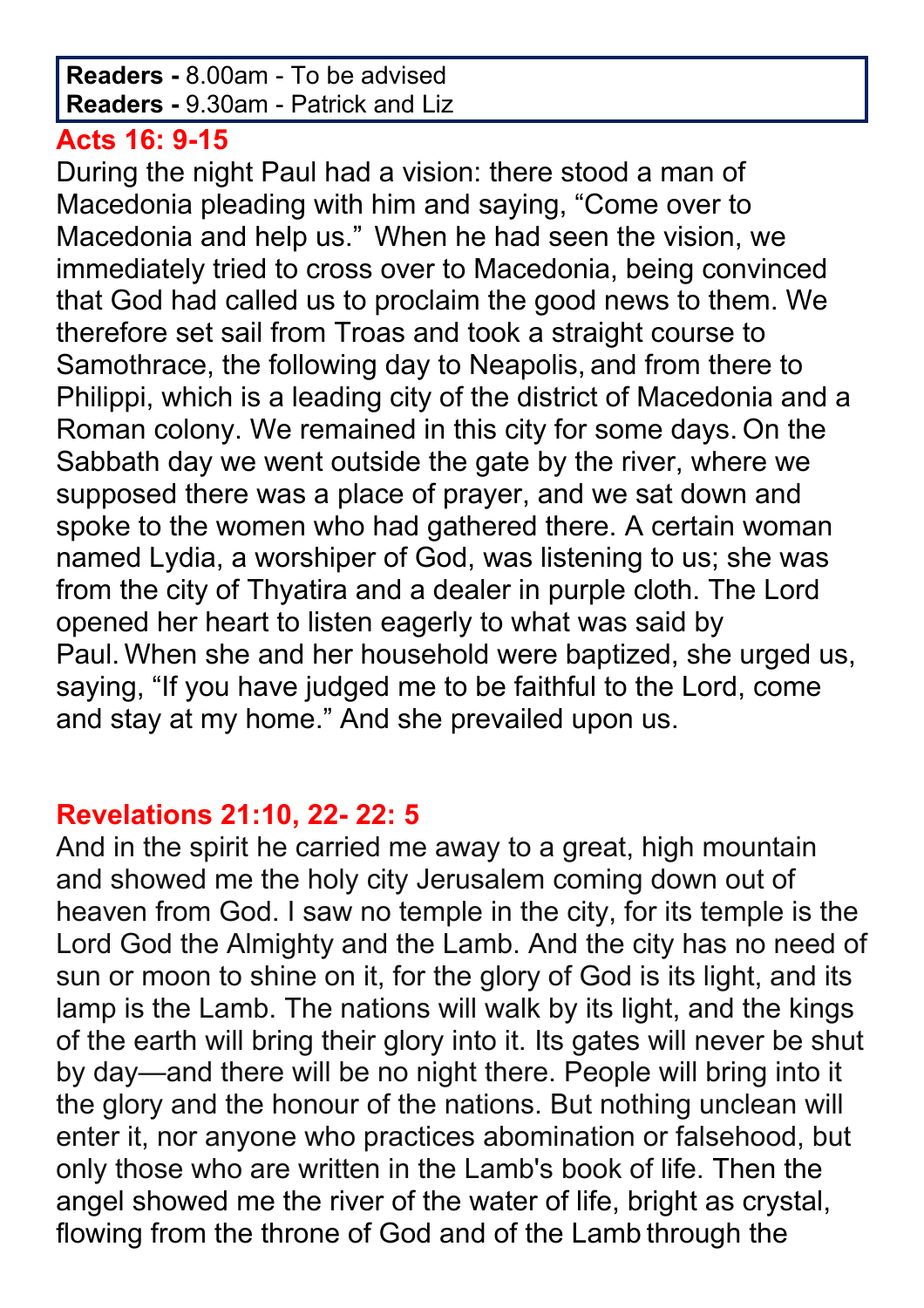middle of the street of the city. On either side of the river is the tree of life with its twelve kinds of fruit, producing its fruit each month, and the leaves of the tree are for the healing of the nations. Nothing accursed will be found there anymore. But the throne of God and of the Lamb will be in it, and his servants will worship him; they will see his face, and his name will be on their foreheads. And there will be no more night; they need no light of lamp or sun, for the Lord God will be their light, and they will reign forever and ever.

# **John 5:1-9**

After this there was a festival of the Jews, and Jesus went up to Jerusalem. Now in Jerusalem by the Sheep Gate there is a pool, called in Hebrew Beth-zatha, which has five porticoes. In these lay many ill, blind, lame, and paralyzed people. One man was there who had been ill for thirty-eight years. When Jesus saw him lying there and knew that he had been there a long time, he said to him, "Do you want to be made well?" The ill man answered him, "Sir, I have no one to put me into the pool when the water is stirred up, and while I am making my way someone else steps down ahead of me." Jesus said to him, "Stand up, take your mat and walk." At once the man was made well, and he took up his mat and began to walk. Now that day was a Sabbath.

We remember in our prayers - Rosemary, Ayrton, Megan, Jane, Dianne, Noeline, Gillian, Barrie, Lesley, Lorna, Shobha, Jessica, Pat, Hazel, Shelley, Cynthia, Logan, Kelvin, Margaret, Geoff. Residents and parishioners in Rangitoto Terrace, Richards Avenue, Saltburn Road, Selwyn Crescent, Shakespeare Road.

> **Readings for next Sunday 29th May 2022 Due to A.G.M there will be only one service at 9.30am.**

**First Reading -** Acts 16: 16-34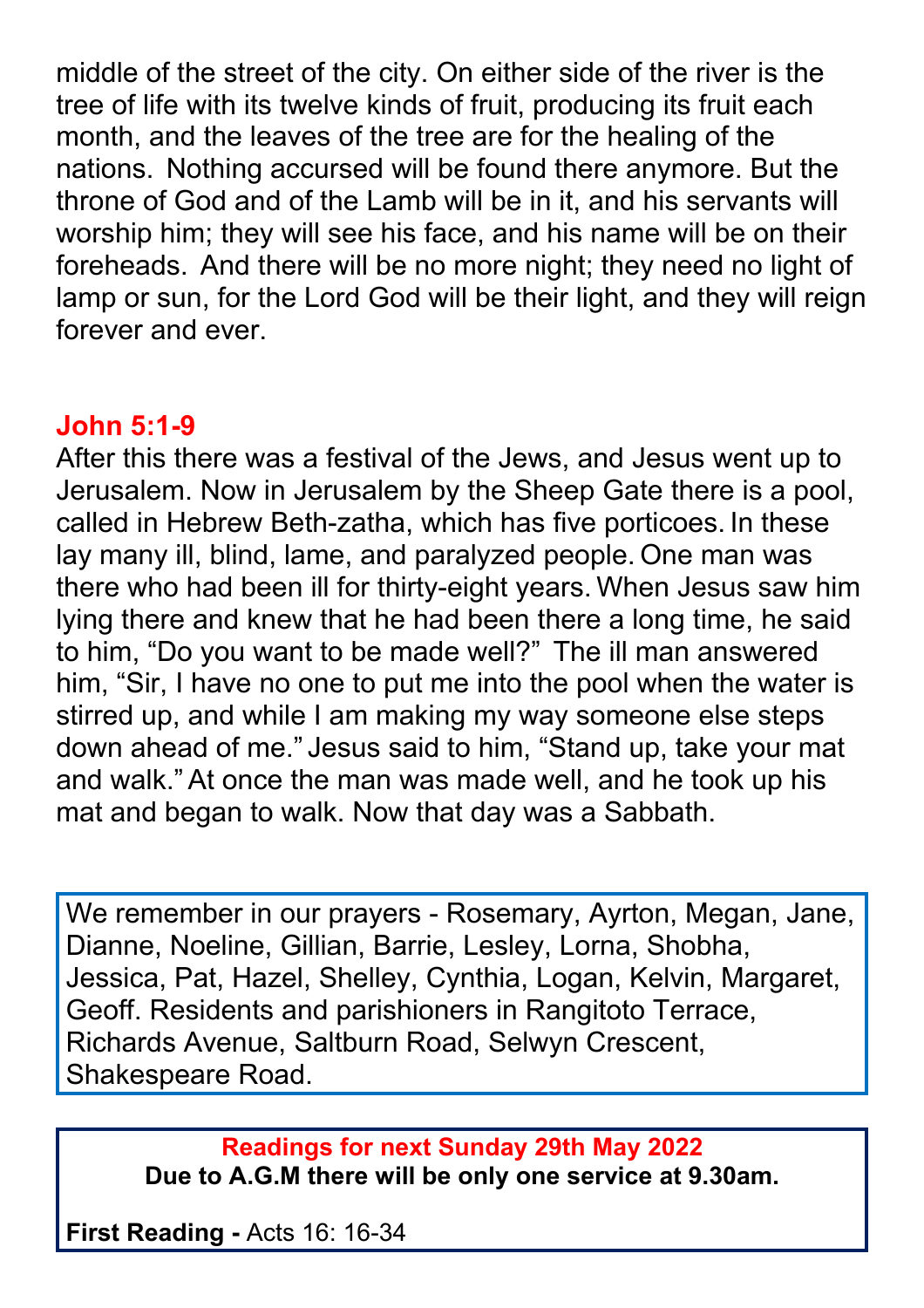**Epistle -** Revelations 22:12-14, 16-17 **Gospel -** John 17: 20-26 **Readers -** 9.30am - Denis and Erika

**HIGH TEA – 2pm SATURDAY 11TH JUNE COST \$40.00**

## **STARTING WITH A COMPLIMENTARY GLASS OF WINE OR JUICE**

**For catering purposes please sign the list at the back of the church. Please make payment to either Mary or Karen.**

**Final sign up and payment by 5th June.**

**If you are unable to attend on the Saturday we are making some take out box selections for \$25.00 please pre order and pay in advance.**

**WE WILL ALSO HAVE A SILENT AUCTION**

**.**

#### **NEXT WEEK**

| Tuesday 24th   | Selwyn Centre 9.30am. Join us for friendship, fun |
|----------------|---------------------------------------------------|
|                | and morning tea. Cost \$5.00.                     |
| Wednesday 25th | 10.00am Holy Communion. Followed by morning       |
|                | tea.                                              |
| Thursday 26th  | 10.00am Mainly Music. Cost \$5.00                 |
| Sunday 29th    | Parish A.G.M during the 9.30am service.           |
|                | Holy Communion 9.30am                             |

**Dates to put into your diary -**

**A.G.M. Sunday 29th May** - There will be only one service on this Sunday at 9.30am.

**PARISH DINNER, NOTICE CHANGE OF DATE.** Now

Thursday 2nd June 7.00pm, at Milford Bar and Restaurant 7 Milford Road. Please sign list in foyer if you wish to attend.